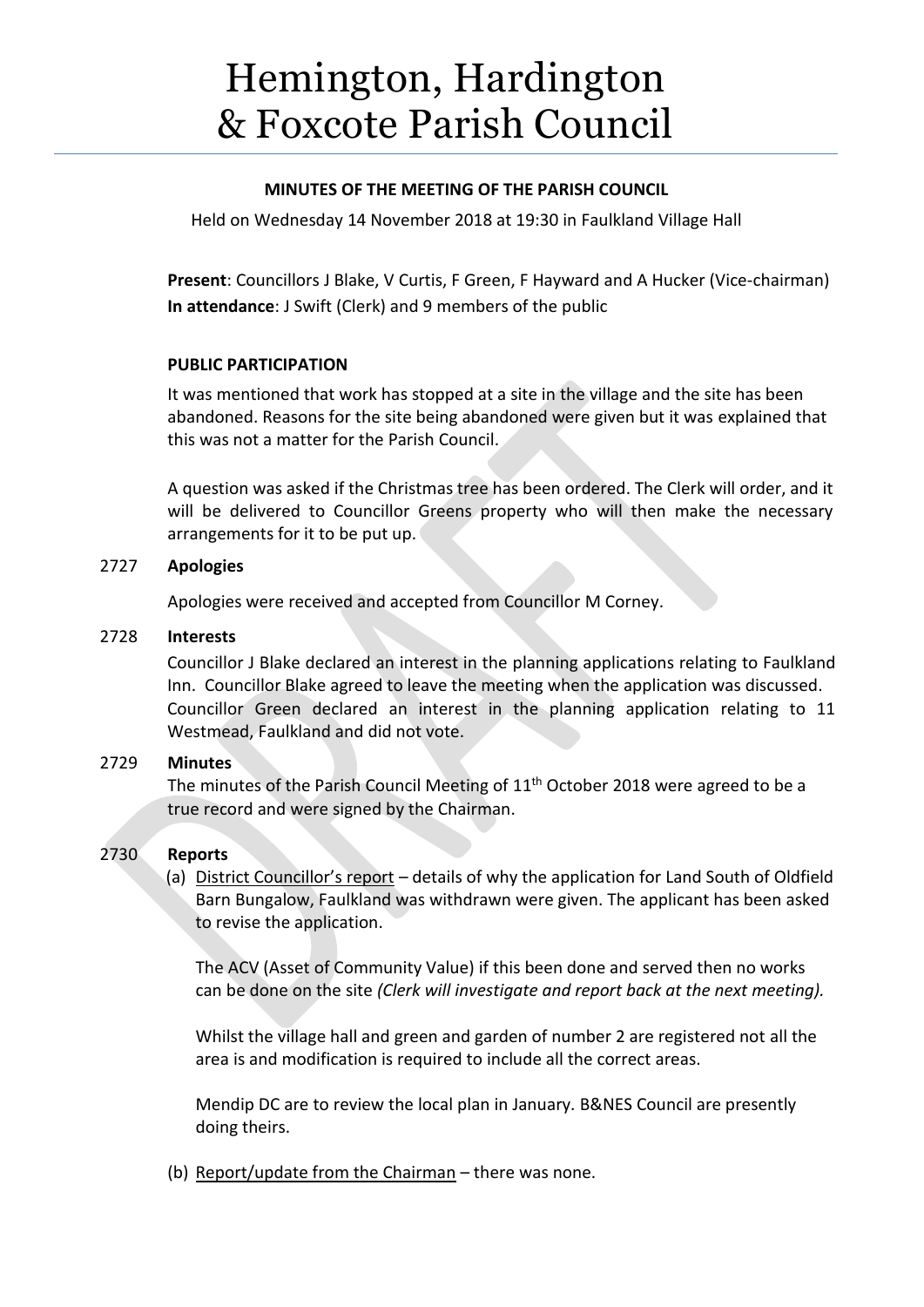(c) Clerk's report – the Clerk read out the update that had been provided to Councillors via email.

#### 2731 **Planning**

(a) The following applications were considered.

| 2018/2375/LBC | Faulkland Inn, Faulkland - Conversion of    | <b>RESOLVED to</b>           |
|---------------|---------------------------------------------|------------------------------|
| 2018/2374/FUL | redundant barn to 2 dwelling associated     | recommend refusal -          |
|               | with parking                                | concerns that a              |
|               |                                             | reduction in resources       |
|               |                                             | could make it a non-         |
|               |                                             | viable business. Poor        |
|               |                                             | access to rear from          |
|               |                                             | Fulwell Lane.                |
|               |                                             | The description of it        |
|               |                                             | being a redundant barn       |
|               |                                             | was misleading as an old     |
|               |                                             | skittle alley                |
|               |                                             |                              |
| 2018/2308/FUL | Land South of Oldfield Farm Bungalow,       | <b>Application withdrawn</b> |
|               | <b>Faulkland To Norton St Philip Road</b>   |                              |
|               | Faulkland - Conversion of existing hay barn |                              |
|               | to a workshop and extension to the north    |                              |
|               | and south elevations, creation of parking   |                              |
|               | spaces, wildlife pond and poly tunnels,     |                              |
|               | retention of existing Keder and composting  |                              |
|               | bays and conversion of an existing poultry  |                              |
|               | house into a water storage enclosure        |                              |
| 2018/2644/HSE | 11 Westmead, Faulkland - Single storey rear | <b>Resolved</b> to recommend |
|               | extension                                   | approval                     |

## **(b) Planning decisions**

**Resolved** – that the planning applications determined by Mendip District Council were received and noted.

## 2732 **Highways and Rights Of Way**

(a) Highways – the amount of accidents on Terry Hill and on the A366 still appear to be on the increase. Since the road through Buckland Dinham has closed the amount of traffic in the area has increased. It was suggested that a temporary sign is needed to warn drivers of the back-up of traffic leading up to the Terry Hill crossroads. The

There are concerns with some hedgerows being taken out at the end of Fullwell Lane. The site will be visited to see what, if any, action is required.

- (b) Road Traffic Accidents that the information was noted.
- (d) Speed watch there are now 8 people on the team. On line training is taking place, once this has been completed the physical training will be done.
- (e)
- (d) Fingerpost repair there was no further update.